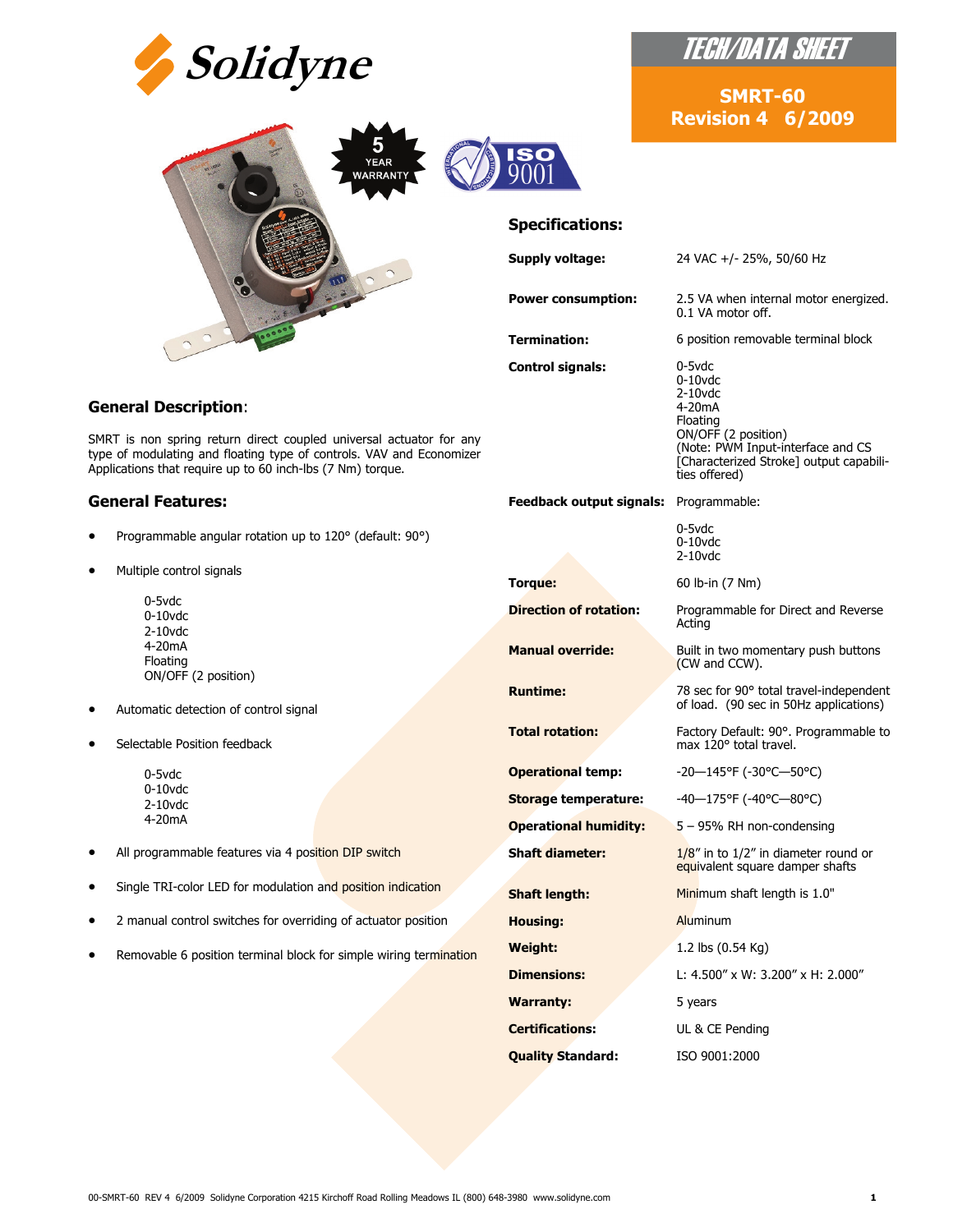



**FIG. 3C:** Tighten the 3-set screws and install the anti-rotation braket. The bracket can be bent "U" shape if the actuator is raised from the mounting surface. Screw down the anti-rotation bracket on to the mounting surface with self tapping screws included (two # 6 or #8 hex self tapping).



**FIG. 3D:** Remove the 6 position terminal block and terminal proper wiring (see page 4)

# **Installation:** Figures 3A—3G show steps for installation on a typical damper



**FIG. 3A:** Turn the damper shaft until the blades are fully closed. SMRT is designed for Indoor applications. If required to mount outside, use proper (approved) protective enclosure.



**FIG. 3B**: Slip the actuator over the damper shaft. SMRT can be mounted to damper shafts as low as 1.00" in length.



**FIG. 3E:** Set the 4 position program DIP switch based on the required application (see page 4)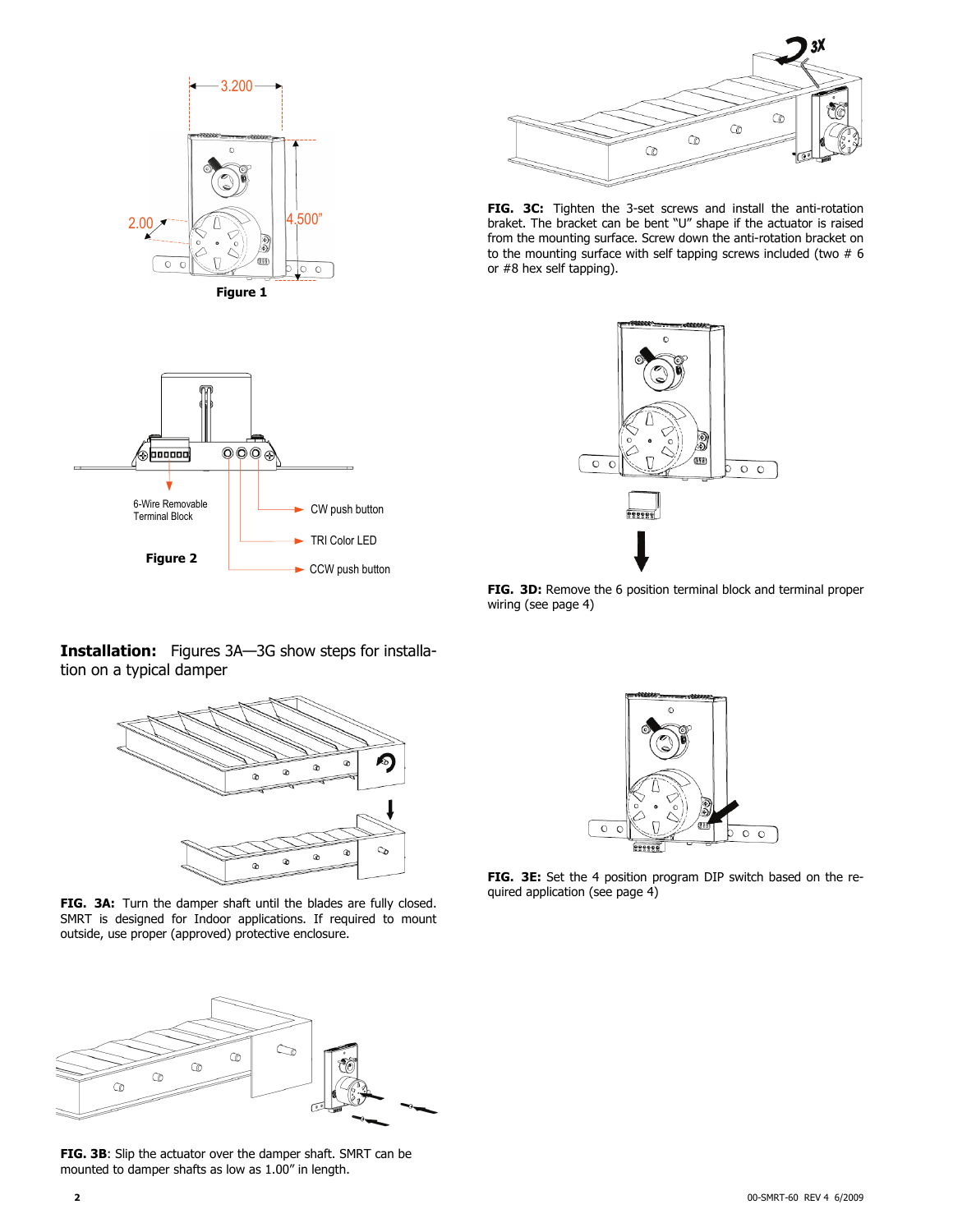

**FIG. 3F:** Plug the removable terminal block back in to the PCB (powering the actuator).



**FIG. 3G:** By pushing the CW and CCW push buttons, finalize the installation.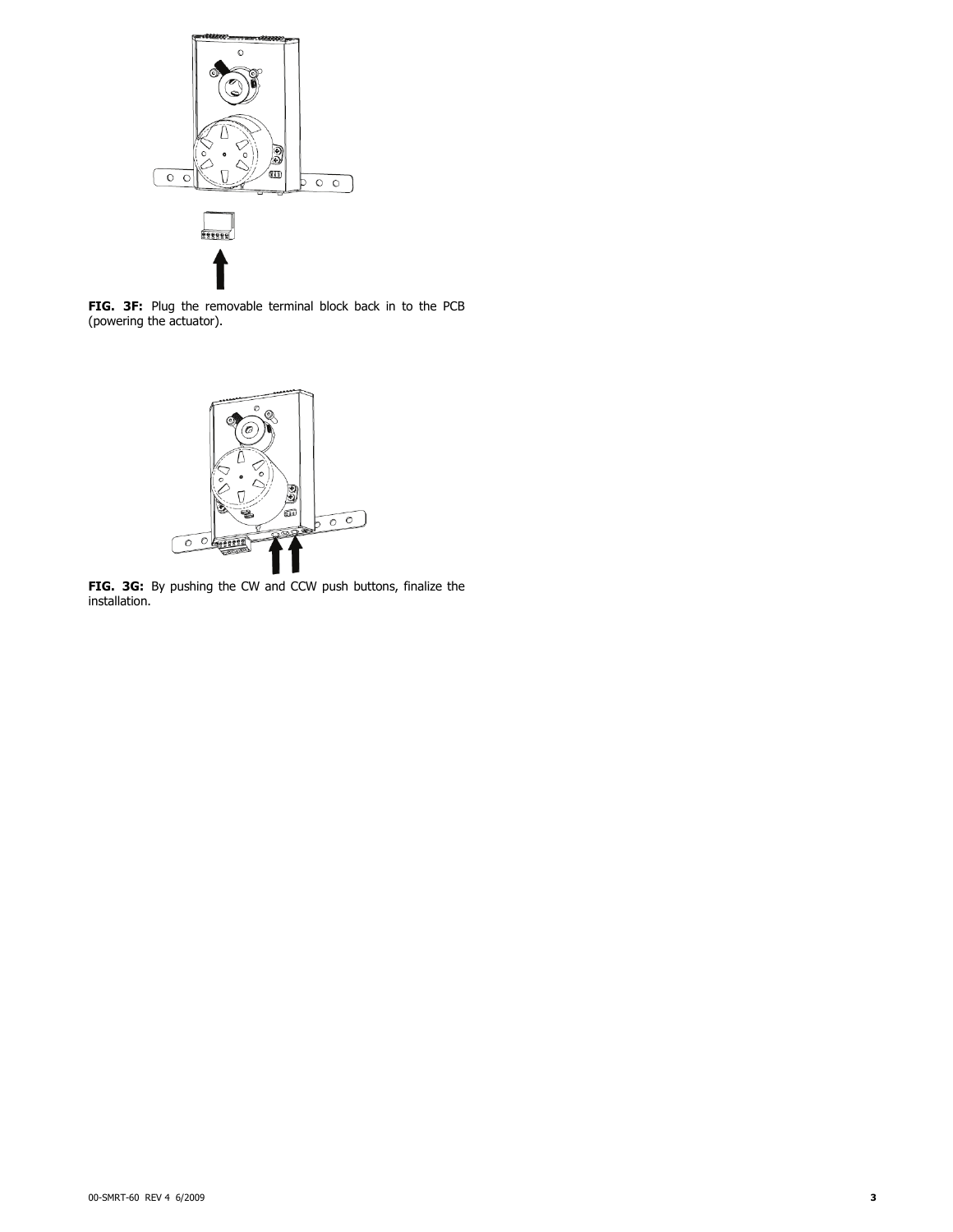# **Wiring & DIP Switch Configuration:**

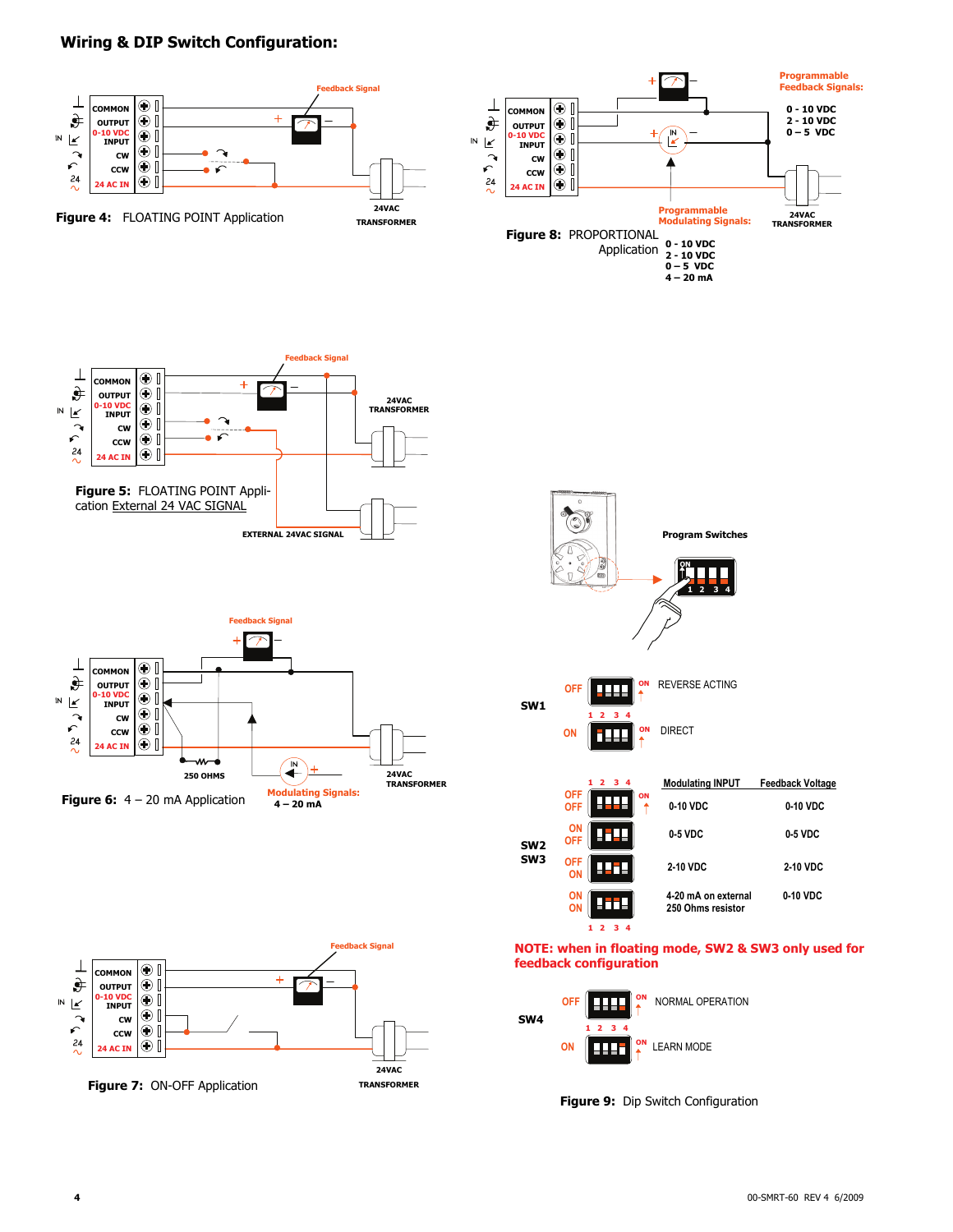#### **OPERATION:**

#### 1. **Modulation Input and Feedback Signals:**

SMRT can interface any type of signal automatically and by self detecting and learning.

#### a. Proportional Mode:

When first installed, the SMRT actuator is in proportional mode and DIP switches SW2 and SW3 determine the analog signal that will drive the actuator.

The shaft feedback signals will appear at T5 terminal based on DIP switch SW2 & SW3 positions.

If the actuator is NOT in proportional mode, a voltage signal of > 2vdc will be need to be applied to the input terminal (T4) for the actuator to switch back to proportional mode.

#### b. Floating Mode:

Applying 24 VAC to the CW (T3) or CCW (T2) terminals will move the SMRT output shaft CW or CCW and switch from default proportional mode to floating mode.

In this case, DIP switches S2 & S3 determine the T5 Feedback Output signal.

#### c. ON-OFF Mode:

If 24 VAC is applied to both CW (T3) and CCW (T2) inputs, the SMRT actuator will switch to ON/OFF mode.

**Note:** Each time the mode of operation is changed, the new mode is saved into the SMRT actuator's internal Flash memory. When the power is cycled, the SMRT will "remember" the mode it was in.

#### 2. **Status LED:**

SMRT has one Tri-Color LED indicator which generates 3 different colors (Green-Red-Yellow). SMRT makes use of flashing these colors to indicate various modes and status of the actuator. The mode-status indication list are as follows:

- a. Green Steady ON: The actuator shaft is in the full CW position
- b. Red Steady ON: The actuator shaft is in the full CCW position
- c. When Dip switch SW4 is ON "Learn" Mode: The LED will flash Red-Red-Green-Green-Red-Red-Green-Green (R-R-G-G-R-R-G-G…)
- d. Green or Red LED is flashing at high speed: Based on the LED color, the actuator is in motion. It is always Green = CW and Red = CCW direction.
- 3. **Shaft Position Display** (slow flashing colors Green followed by Red):

One of the unique features of the SMRT (Patent Pending) is to flash its LED colors, first Green from 1 up to 9 times, then followed by the same for Red.

Number of Green color flashes indicates digit 10s and number of Red color flashes indicates digit 1s. When combined, the flashing sequence indicates a number from 1 to 99%. This corresponds to 1 to 99% modulation. (Note: 0% = Steady Red and 100% = Steady Green color).

Example: 43 % Modulation (or opening): Green will flash 4 times … pause…Red will flash 3 times. This indicates number 43.

This unique feature acts as an accurate shaft position indicator where it can be seen from far away without getting close to the SMRT actuator. It has increments of 1%.

- 4. **Programming total mechanical travel** (if other than 90°):
	- a. SMRT has a default total travel for 90° from the factory. This can be changed for any reason for less than 90° via built in CW and CCW push buttons.
	- b. To adjust the stop positions, first, put program switch SW4 to ON (move UP) position for SMRT to enter "Learn Mode".
	- c. At this time, the LED will flash and change colors: R-R-G-G-R-R-G-G …
	- d. Press the CW or CCW buttons to move the shaft to the desired full CW stop position.
	- e. Press both CW & CCW buttons to "SET" the new full CW stop position. As long as you hold both the CW & CCW buttons, the LED will be off. When you release the CW & CCW buttons, the LED will blink Green 5 times to show that the new CW stop position has been stored in to its Flash memory.